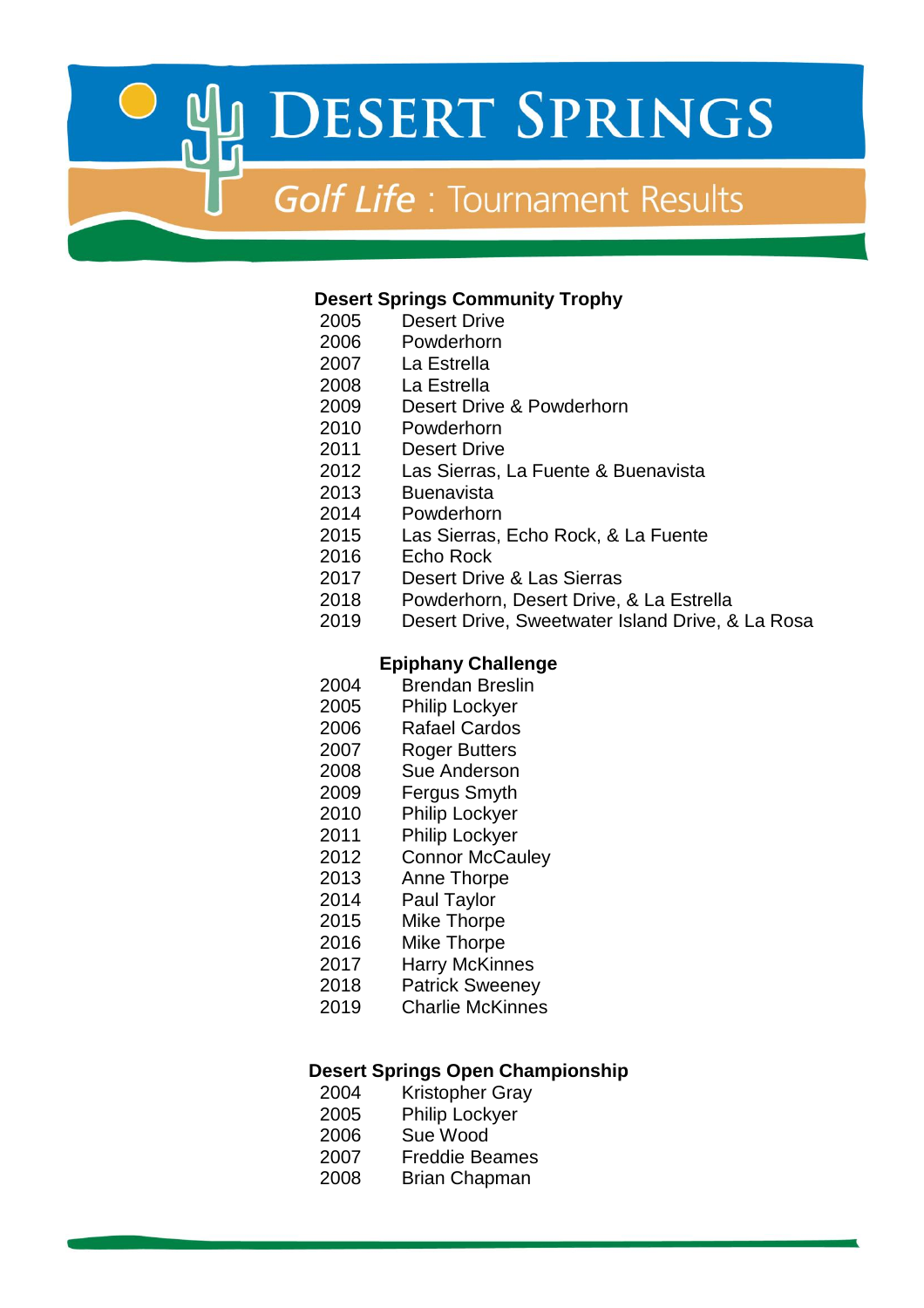# **Golf Life: Tournament Results**

- Catherine Chapman
- Catherine Dunphy
- Patrick Dunphy
- Freddie Beames
- Sergio Saavedra
- Jose Angel Muñoz Perez
- Phil Miles
- 2016 Mike Thorpe
- Zoe Griffiths
- Chris Cole
- Chris Mear

### **The Carnival Scramble**

- Juan Dios Sanchez, Sergio Saavedra, Gill Hudson and Paul Adams
- 
- Anne Miles, Phil Miles, David Vickers and Marie Vickers
- Not Played
- 2016 Mike Thorpe, Anne Thorpe, Brian Bradford, and Katrina Bradford
- Ray Charles, Dennis Stafford, Richard Fuller, and Alan Patterson
- Barry White, Jaki White, Stuart Baynham, and Josephine Baynham
- 2019 Chris Mear, Denise Mear, Eric Biggs, Dianne Biggs.

## **Andalucía Day**

- David Kaymer
- Hugh Mullins
- Laurence Meldrum
- Juan Pedro Alonso Usero
- Jose Arcos Usero
- -
- Gina Roberts
- Michael Wherlock
- 2016 Alan Hewitt
- Richard Fuller
- Barry White
- 2019 Denise Mear

## **The Desert Springs Waltz**

- Philip Townsend, Mark Robinson and Steve Jones
- -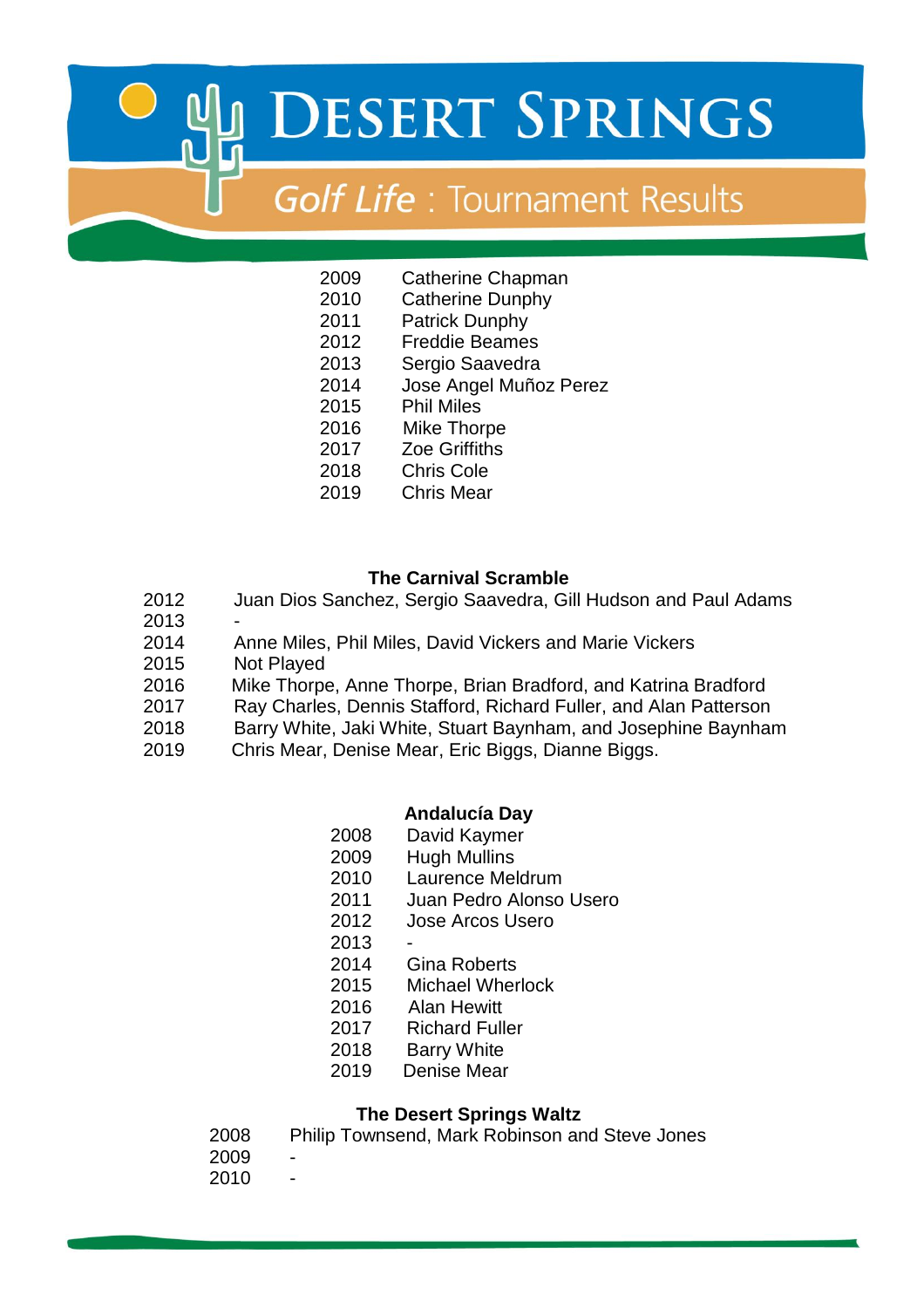# **Golf Life: Tournament Results**

- 2011 Janet Matthewson, Davidi Matthewson and Philip Lockyer<br>2012 Not Plaved
	- **Not Played**
- 
- Christopher Cole, Alan Hewitt and Ray Mc Hale
- Wikkie de Graaf, Freddie Beames, Ray Charles and David Needham
- Richard Fuller, Freddie Beames, and Roger Butters
- Alan Hewitt, Mark Danson, and Lee Danson
- Sarah Greenall, James Greenall, and Roger Butters
- 2019 Eric Biggs, Dianne Biggs and Zeta Denyer

#### **Memorial Day Tournament**

- Roger Butters
- John Wardley
- 2016 Dennis Stafford
- Stuart Baynham
- Wikkie de Graaf
- 2019 Duncan Boston

#### **Irish International**

| 2004 | Rest of the World |
|------|-------------------|
| 2005 | Rest of the World |
| 2006 | Rest of the World |
| 2007 | Rest of the World |

- 
- Rest of the World
- Rest of the World
- Rest of the World
- Not Played
- Rest of the World
- Rest of the World
	- No longer played

#### **St. Patrick's Day Bowl**

- James O'Dowd
- Roger Andrews
- Anthony Kelly
- Dennis Stafford
- Laurence Meldrum
- Lynne Taylor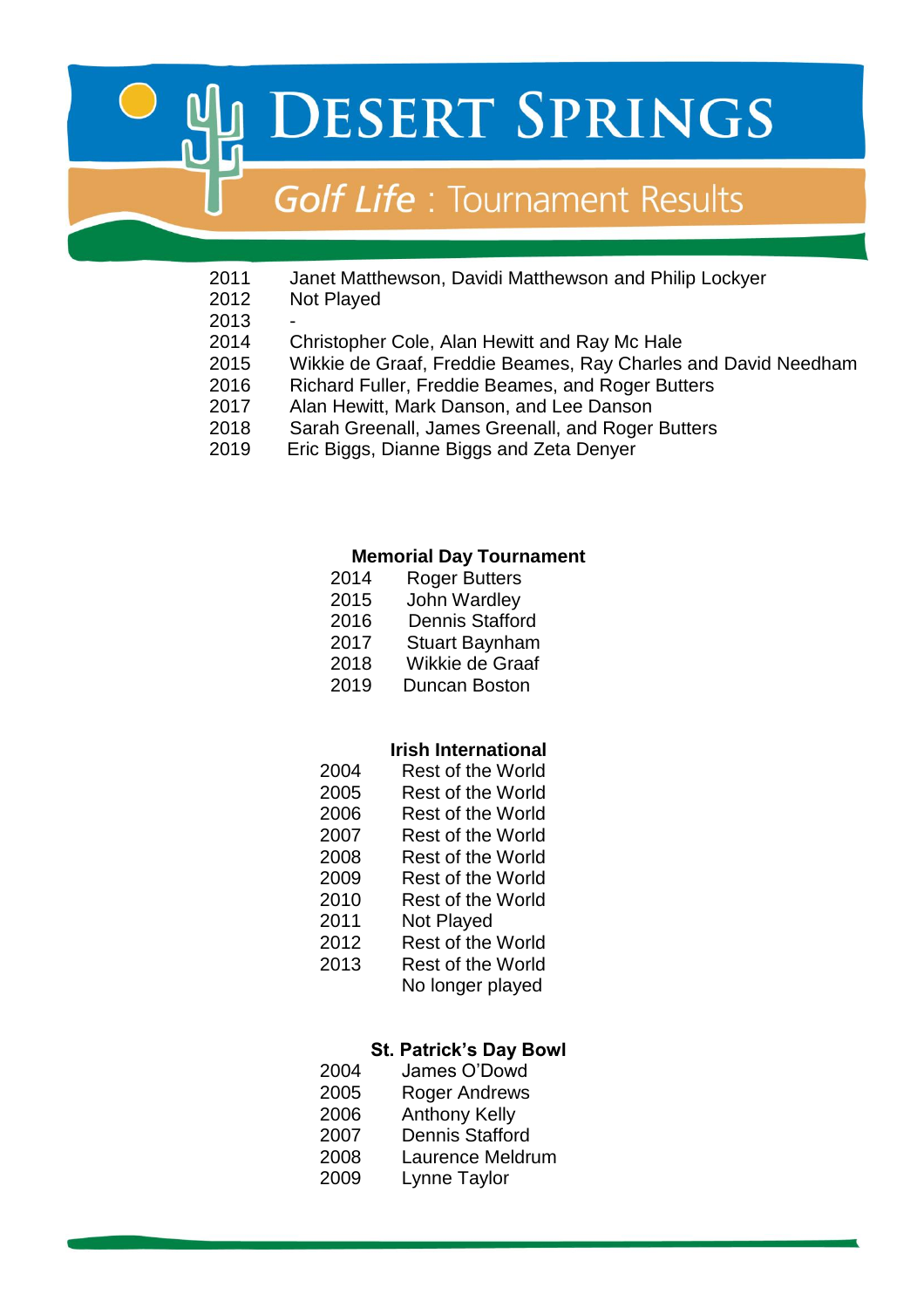# **Golf Life: Tournament Results**

- Roger Butters
- Freddie Beames
- Francisco Fernández Conesa
- Roger Butters
- Zoe Griffiths
- Adrienne Ruiz
- Jaki White
- Richard Fuller
- Kirby Garrod
- 2019 Chris Mear

### **Indiana Masters**

- José Arcos Usero
- Susan Trasler
- José Ramos Jeréz
- Kristopher Gray
- John Rosenthal
- George Manus
- Sue Wood
- Hugh Mullins
- Anthony Kelly
- Michael John Neilan
- Wikkie de Graaf
- Richard Dunphy
- Alberto Quevedo González
- José Ángel Muñoz Pérez
- José Ángel Muñoz Pérez
- Liam McKinnes
- John Crosby
- Chris Mear
- 2019 Philip Webster

## **The Easter Cup**

- Tony Kelly
- John Green
- 2008 Anne Thorpe
- Aisling Mc Cambridge
- Anne Thorpe
	- Diego Cruz
- Richard Dunphy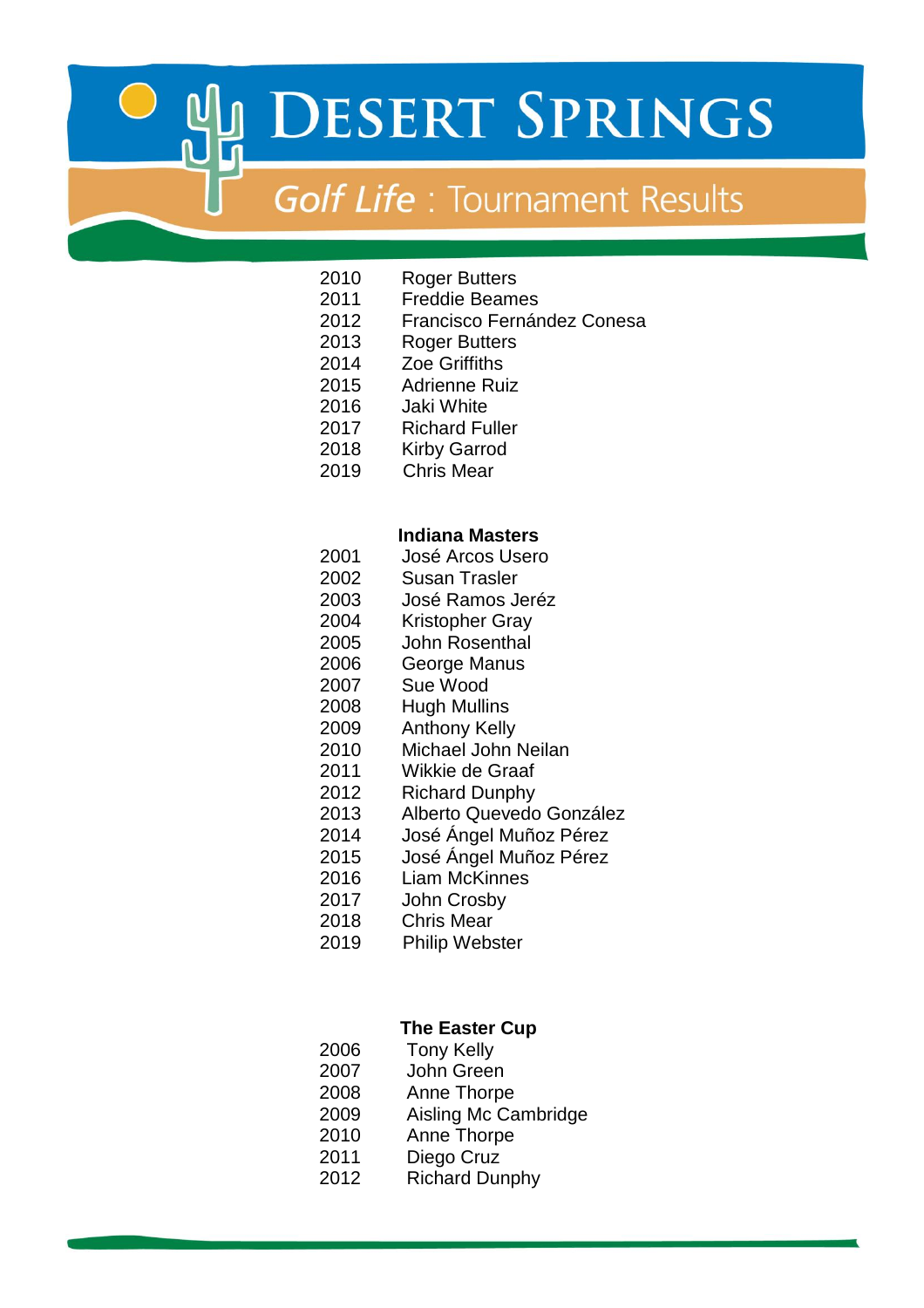# **Golf Life**: Tournament Results

- 2013 Mark Newall<br>2014 Patrick Dunp
- Patrick Dunphy
- Harry McKinness
- Steve Gray
- David Smith
- Chris Cole
- 2019 Nicola Watson

#### **Club Championship : Men**

- Brendan Breslin
- Liam Botham
- Rory McCartney
- James Patterson
- Camillus Muldowney
- Alan Patterson
- Roger Butters
- Alan Patterson
- Alan Patterson
- Rory McCartney
- MikeThorpe
- Alan Hewitt
- José Ángel Pérez Muñoz
- Richard Dunphy
- Alan Patterson
- Mark Danson
- 2019 Chris Mear

#### **Club Championship : Ladies**

| 2003 | <b>Wikkie De Graaf</b> |
|------|------------------------|
| 2004 | Wikkie de Graaf        |
| 2005 | Helen Lavis            |
| 2006 | Wikkie de Graaf        |
| 2007 | Helen Lavis            |
| 2008 | Helen Lavis            |
| 2009 | Helen Lavis            |
| 2010 | Helen Lavis            |
| 2011 | Sue Wood               |
| 2012 | Susan Kenny            |
| 2013 | <b>Susan Kenny</b>     |
| 2014 | Sue Wood               |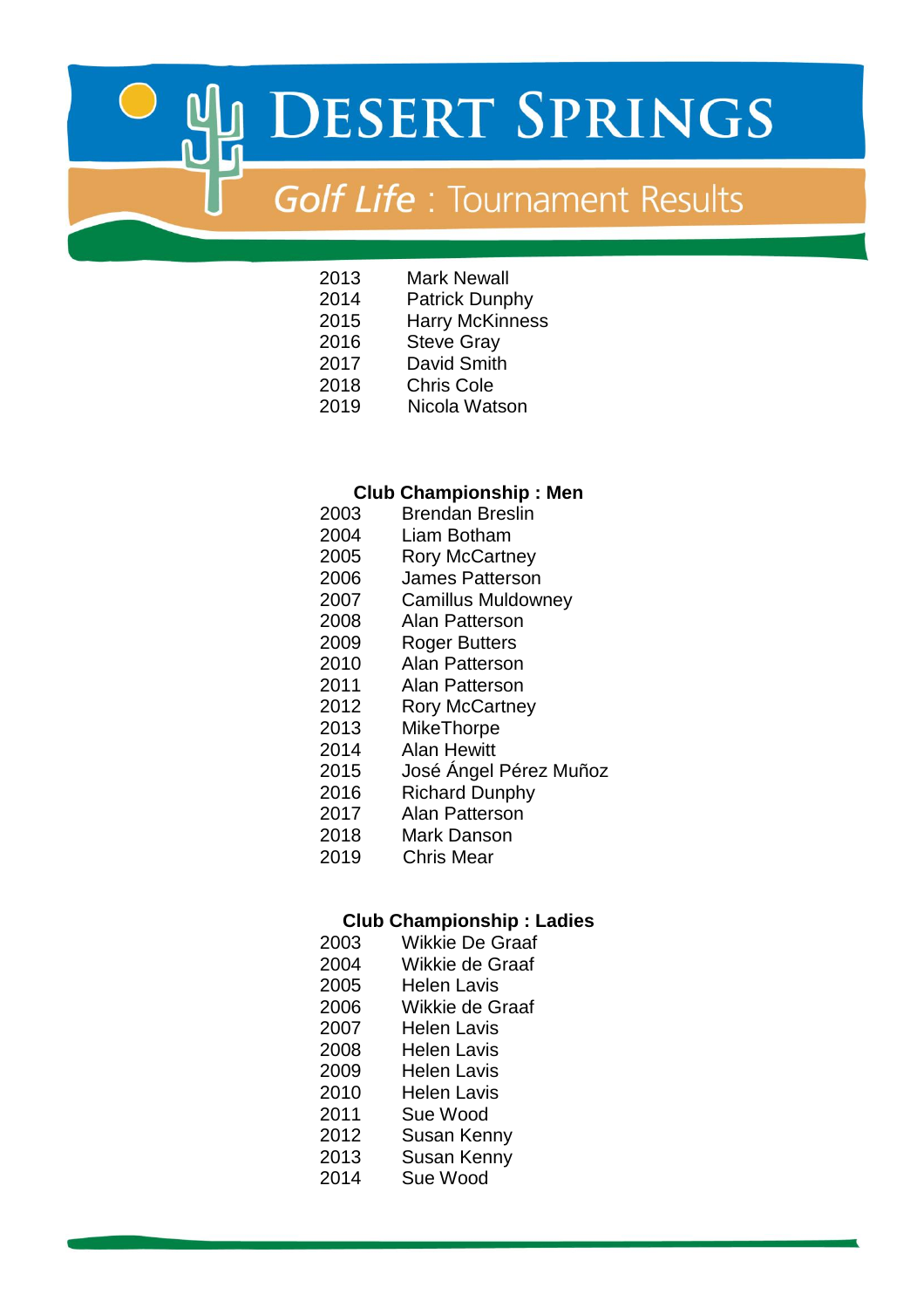# **Golf Life: Tournament Results**

- Gail McKemmie
- Sue Wood
- Jaki White
- Liz Shutlar
- 2019 Gail Mckemmie

#### **Club Championship Handicap Salver : Men**

- 2003 Michael Cole<br>2004 Liam Botham
- Liam Botham
- Hugh Mullins
- James Patterson
- Freddie Beames
- Alan Patterson
- Fergus Smyth
- Sergio Saavedra
- Alan Patterson
- Patrick Sweeney
- Andrew Markham
- Paul Taylor
- Frank Young
- Mike Thorpe
- John Crosby

### **Club Championship Handicap Salver : Ladies**

- Rose Dudley
- Christine Cole
- Helen Lavis
- Wikkie de Graaf
- Helen Lavis
- Helen Lavis
- Susan Kenny
- Elizabeth McCartney
- Sue Wood
- Lynne Taylor
- Susan Kenny
- Ann Miles
- Elaine Gray
- Sue Wood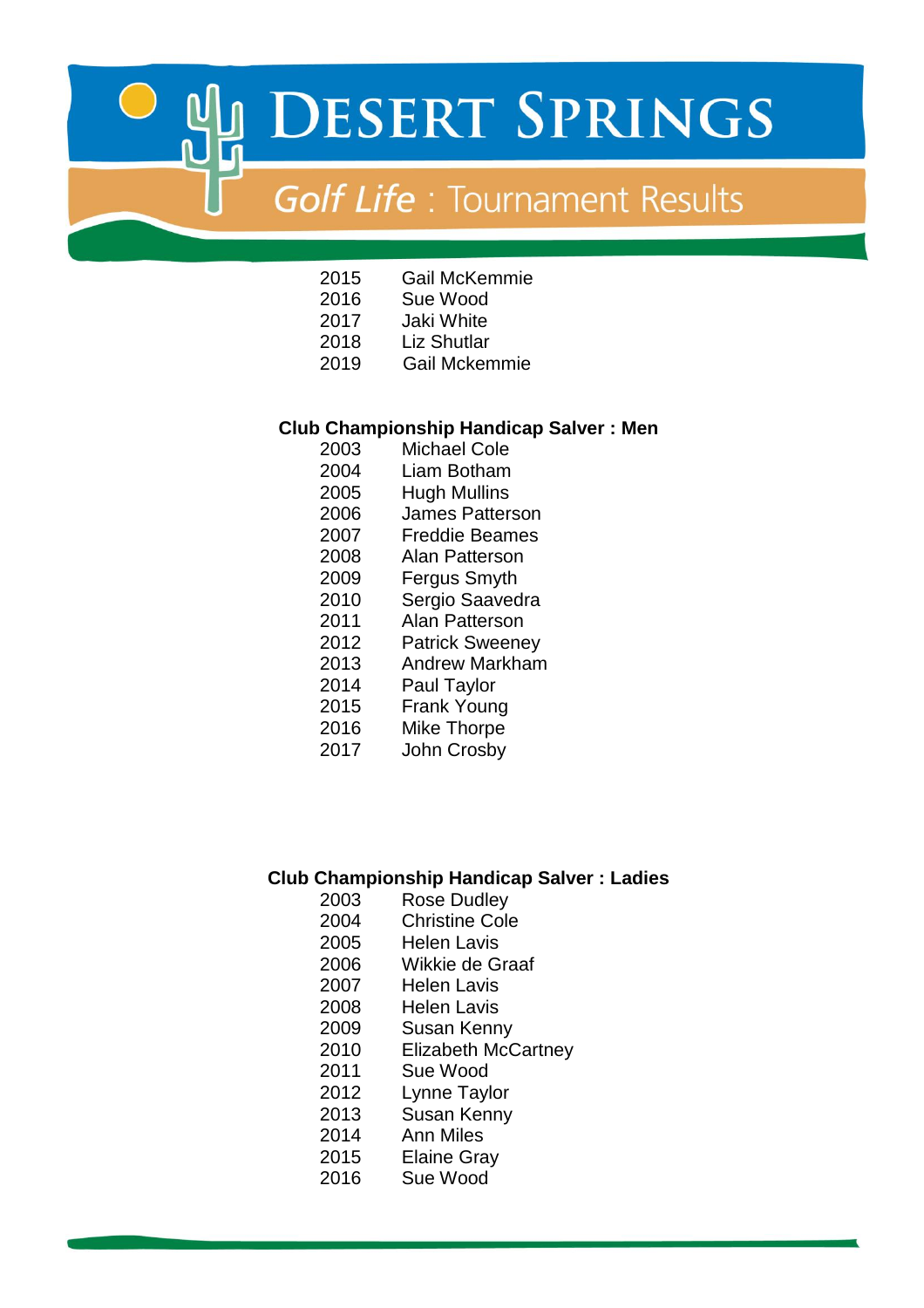

Elaine Robinson

### **Club Championship Stableford**

- Patrick Sweeney
- Nicky Vanstone
- Barry White
- Freddie Beames
- David Garnett
- 2019 Lee Coxon

### **Captain's Drive-In**

- Harry Hitchins
- Kevin Higgins
- Robert Long, Mark Cretton, Simon Howard and Rob Robinson
- Alan Patterson, Rory McCartney and Yvonne Barrows
- Roger Butters, Mike Wherlock, Dennis Stafford and Michael Neilan
- Rory McCartney, Elizabeth McCartney, Margaret Allison and Robert Allison
- Alan Patterson, James Patterson, Rebekah Patterson, Peter Eldridge
- Shona Lockyer, Philip Lockyer, Pat Clay, David Garnett
- Brendan Sheehan, Jean Sheehan, Sergio Saavedra Morales and Cristina Lopez de Alda
- Thomas Kennedy, Fergus Smyth, Jim Kelly and Niall Dowling
- Gail McKemmie, Nicola Watson, Paul Taylor, Lynne Taylor
- Ashley Roberts, Gina Roberts, Martin Vanstone, Nicky Vanstone
- John Crosby, Helen Crosby, Richard Betts, Harry Betts
- Lee Coxon, Chris Mear, Paolo Payne, Jackie Payne
- 2019 Roger Butters, Michael Wherlock, Chris Harrison, Andrew Lee

# **Spring Cup**

- Santiago Berona Merino
- Roger Andrews
- Roger Butters
- Susan Kenny
- 2009 Roger Andrews
- Freddie Beames
- Sergio Saavedra Morales
- Roger Butters
- Rory McCartney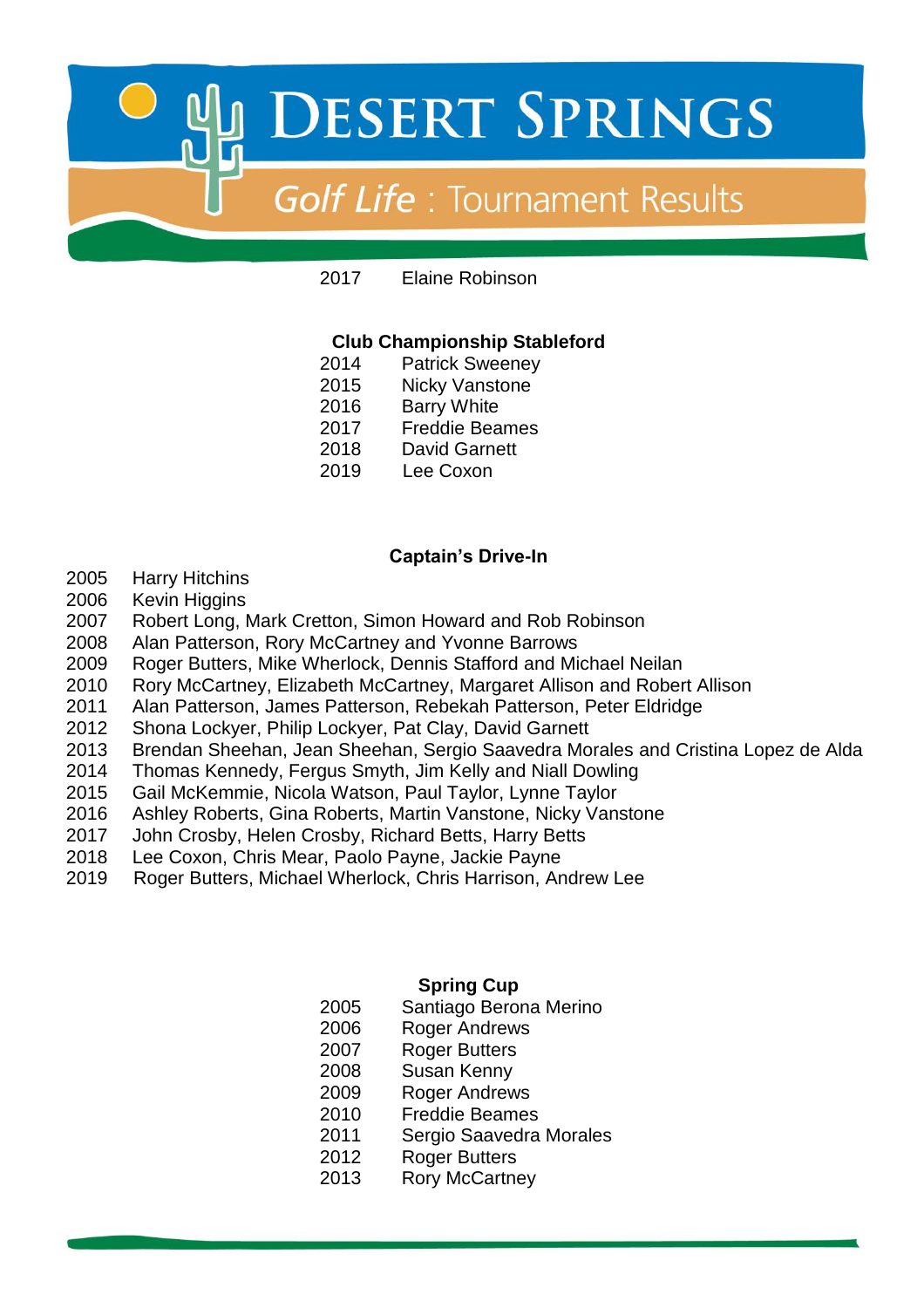

No longer played

#### **Eclectic**

- Lee Coxon
- Alan Hewitt
- Dennis Stafford
- 2019 Patricia Deraedt

#### **May Day Stableford**

- Alfonso Sánchez
- Francisco Navarro
- Not played
- Wikkie de Graaf
- Anthony Kelly
- Alan Patterson
- Jose Angel Muñoz Perez
- Phil Miles
- Mark Newall
- Alan Hewitt
- Ian Tomlinson
- Chris Mear
- 2019 Kirby Garrod

#### **Open Pairs Tournament**

- Roger Butters and Dennis Stafford
- Susan Kenny and Leo Kenny
- Not played
- Jim Marling and Mark Robinson
- Not played
- John Fry and David Hadden
- Alan Hewitt and Ray McHale
- Richard Fuller and Roger Butters
- Phil Miles and Ann Miles
- Andrew Markham and Sandra Edwards
- Richard Fuller and Duncan Boston
- Chris Mear and Alicia Cook
- 2019 Chris Mear and Evelio Alonso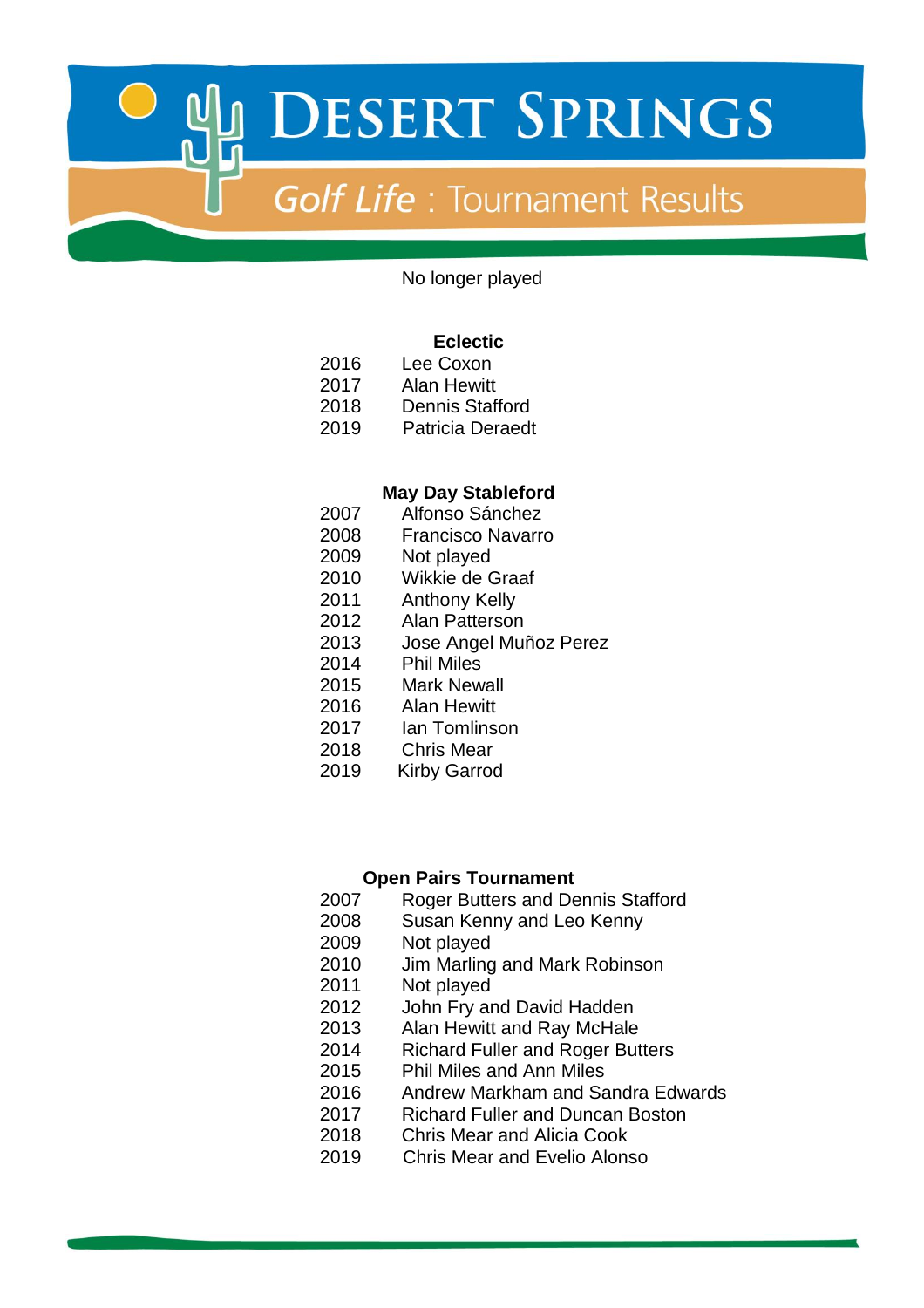# **Golf Life**: Tournament Results

| 2016<br>2017<br>2018<br>2019                                                                                                 | <b>May Medal</b><br><b>Paul Taylor</b><br><b>David Smith</b><br>David Smith<br><b>Chris Mear</b>                                                                                                                                                                                                                                                            |
|------------------------------------------------------------------------------------------------------------------------------|-------------------------------------------------------------------------------------------------------------------------------------------------------------------------------------------------------------------------------------------------------------------------------------------------------------------------------------------------------------|
| 2003<br>2004<br>2005<br>2006<br>2007<br>2008<br>2009<br>2010<br>2011<br>2012<br>2013<br>2014<br>2015<br>2016<br>2017<br>2018 | <b>Director's Trophy</b><br>Joaquin Ferrandez<br>Not played<br><b>James Hudd</b><br>Not played<br><b>Jacob Carver</b><br>Not played<br>Wikkie de Graaf<br>Pablo Lario<br><b>Judith Whittaker</b><br>José Angel Muñoz<br>Sandra Edwards<br><b>Andrew Markham</b><br><b>Dennis Stafford</b><br><b>Roger Butters</b><br><b>Jackie Burns</b><br>Dennis Stafford |
| 2016<br>2017<br>2018<br>2019<br>2019                                                                                         | <b>June Stableford</b><br><b>Dennis Stafford</b><br><b>Willie Burns</b><br><b>Stuart Baynham</b><br><b>Susan Kenny</b><br><b>3 Clubs and a Putter</b><br>Dennis Stafford                                                                                                                                                                                    |

# **July Medal**

| 2016 | <b>Stuart Baynham</b> |
|------|-----------------------|
|------|-----------------------|

- Stuart Baynham
- Charlie McKinnes
- 2019 David Hinton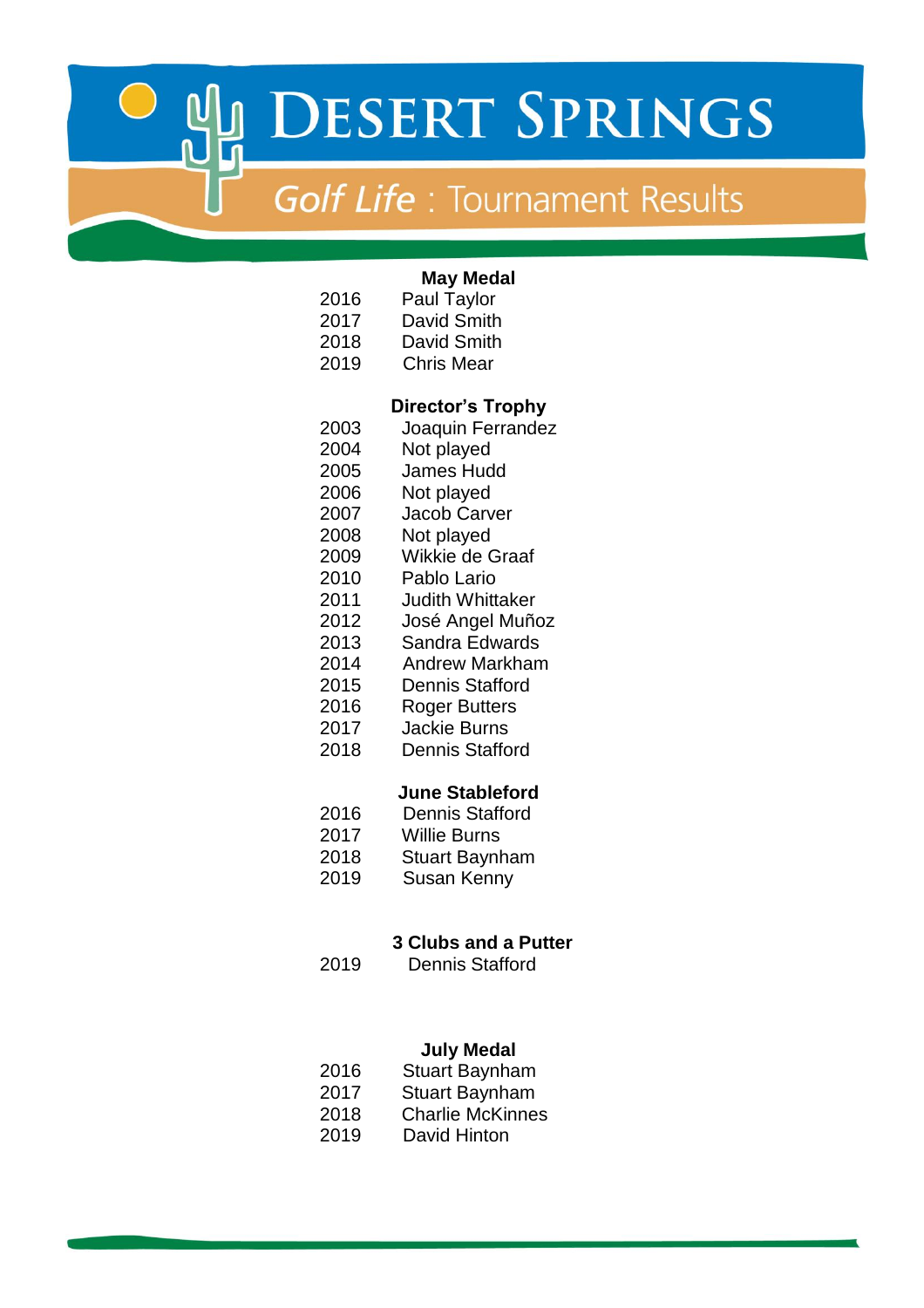# **Golf Life: Tournament Results**

#### **Desert Springs Med-Ford**

- Joshua Foy
- Not played
- Reegan Botham
- Jacob Carver
- Jean Vuylesteke
- Gustavo Penno
- Phil Miles
- 2014 Phil Miles
- 2015 Stuart Baynham
- James Humphrys
- Charlie McKinnes and Andrew Markham
- Liam McKinnes

#### **Copa Desafío Local**

- Desert Springs
- Desert Springs
- Lorca G.S.
- Not played
- Not played
- Not played
- Not played
- Desert Springs
	- No longer played

#### **Professional's Challenge Cup**

- Graham and Judith Beeton
- Simon Coaker and Colin White
- Not played
- Not played
- Connor McCauley
- Manuel Alonso and Gerardo Torres
- Kirby Garrod and Joe James
- Fco. Javier García and José Angel Muñoz
	- Jonathan Neilan and Michael Neilan
	- 2014 Richard Fuller and Duncan Boston
	- 2015 Richard Fuller and Alfonso Castiñeira
	- David Smith and Phil Angus
- Liam McKinnes and Charlie McKinnes
- Stuart and Josephine Baynham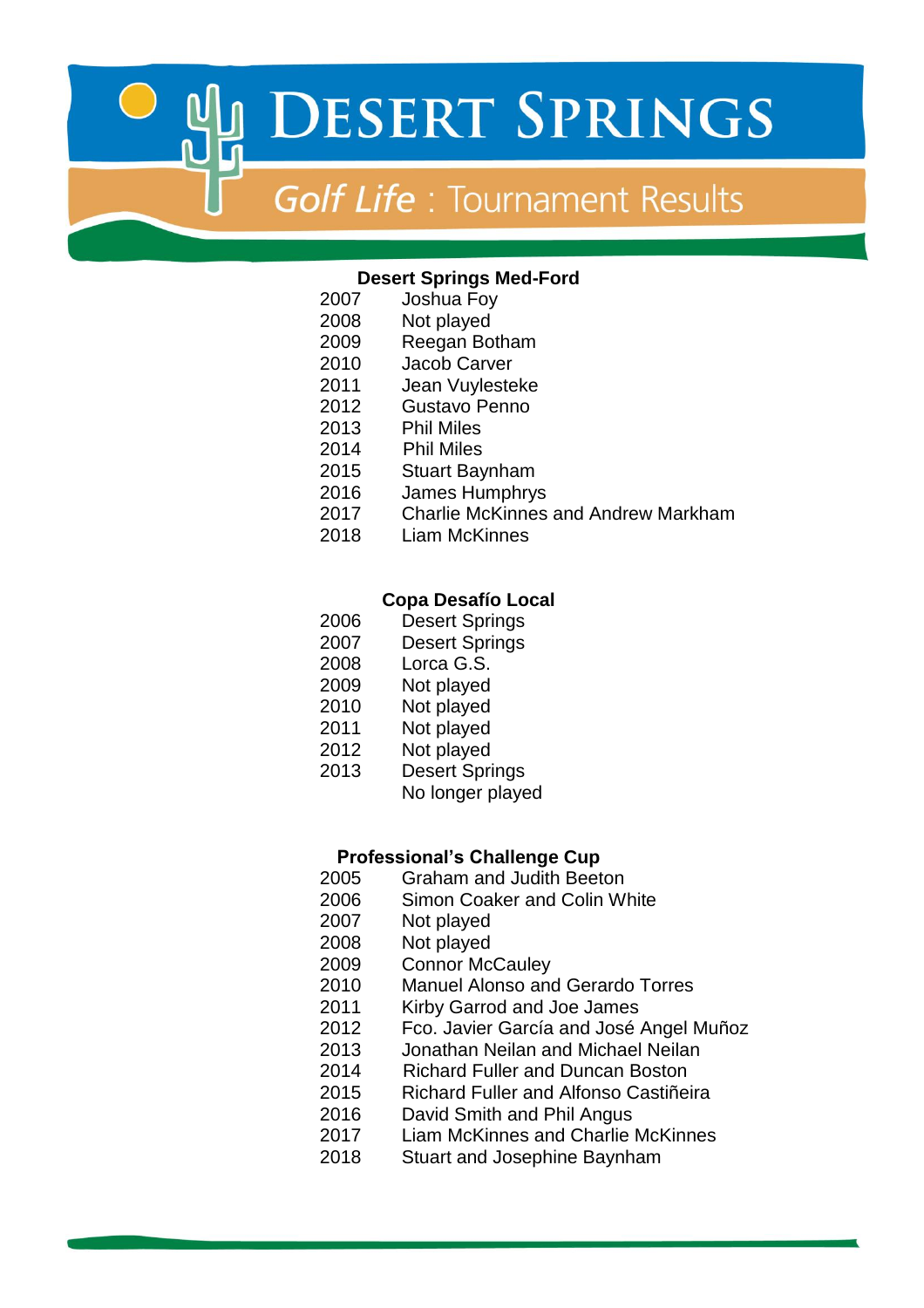# **Golf Life: Tournament Results**

#### **Summer Challenge Cup**

- Dennis Stafford
- Dennis Stafford
- Kevin Higgins
- Alejandro Ramos Saavedra
- Reegan Botham
- Philip Lockyer
- Helen Lavis
- Robert Stillwell
- Steve Armstrong
- Jim Halpenny
- 2014 Mark Newall
- John Haydon
- Harry McKinnes
- Mark Danson
- Richard Fuller

#### **August Stableford**

- Zoe Griffiths
- Chris Mear

### **The Flag**

- Richard Fuller
- Duncan Boston
- Jose Angel Muñoz
- 2014 Charles McKinnes
- Stuart Baynham
- Maria Selina Diaz
- Theo Goodhall
- David Smith

#### **September Stableford**

- Kenneth Lee
- Lynne Taylor
- Trevor Broughton
	- Daniel Tochon
	- Sergio Saavedra
	- Jose Angel Munoz
	- Jose Angel Munoz
- 2014 David Mathewson
- Barry White
- Lee Coxon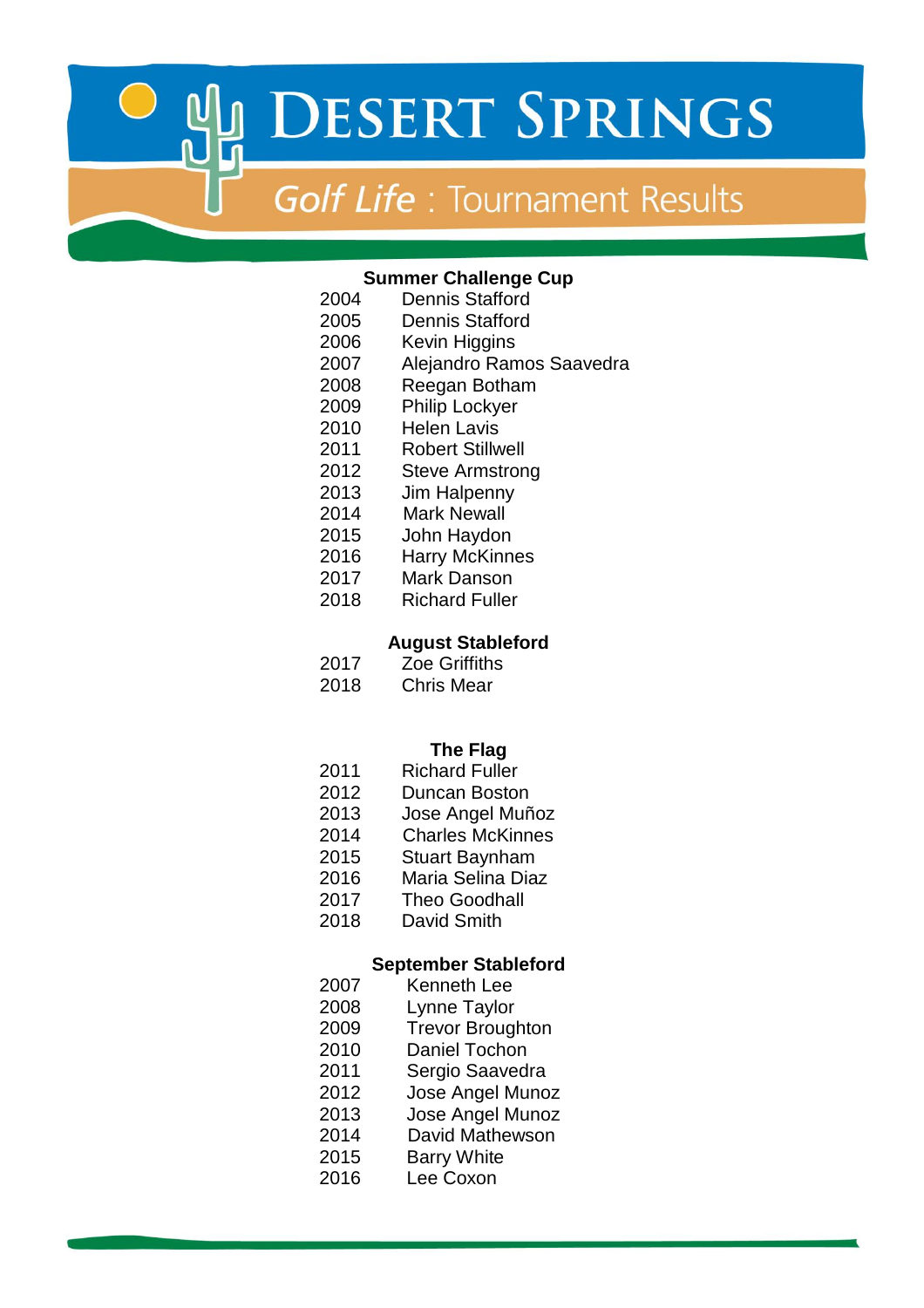# **Golf Life: Tournament Results**

| 2017 | David Hinton          |
|------|-----------------------|
| 2018 | <b>Stuart Baynham</b> |

#### **September Greensomes**

- Paul and Lynne Taylor George and Marianne Manus Anne Waldron and Mike Thorpe Duncan Boston and Richard Fuller Phil Webster and Alan Patterson Duncan Boston and Richard Fuller
- 2014 Andrew Markham & Adrienne Ruiz
- Philip Angus & Stuart Baynham
- Dee Tomlinson & Jacqueline Burns
- Michael Nielan & Dee Tomlinson
- Mark and Lee Danson

#### **September Medal**

- Paul Taylor
- Alan Patterson
- Not Played

#### **Constitution Cup: Men**

- Kristopher Gray
- Pedro Garcia Mora
- Paul Vorster
- Terry Betts
- Connor McCauley
- Roger Butters
- Mike Thorpe
- Alan Waldron
- Alan Patterson
- 2014 Lee Coxon
- Alan Patterson
- Alan Hewitt
- Robert Wallace
- Chris Mear

#### **Constitution Cup : Ladies**

| 2005 | <b>Helen Lavis</b> |
|------|--------------------|
| 2006 | Lynne Taylor       |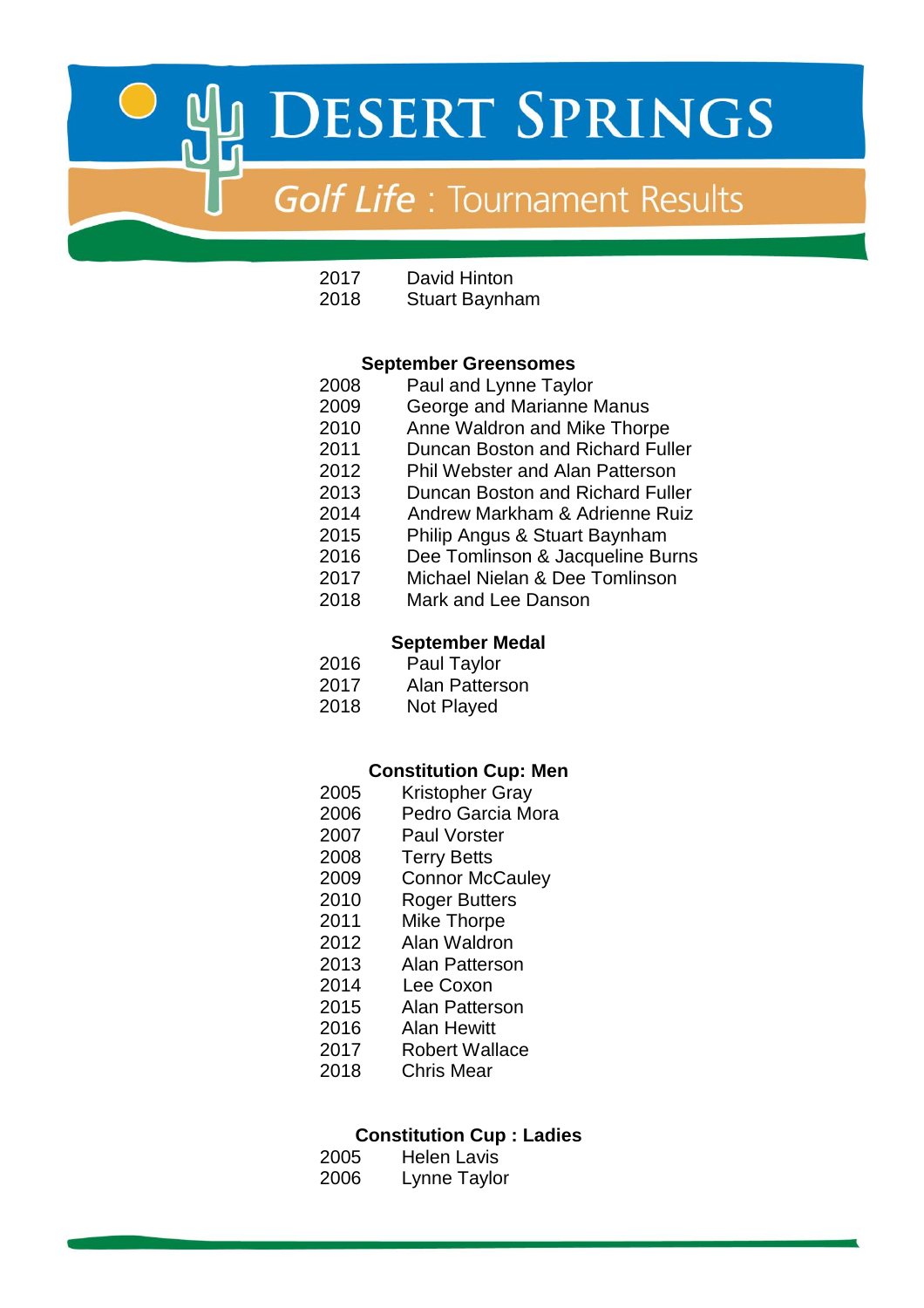# **Golf Life**: Tournament Results

- Helen Lavis
- Helen Lavis
- Angela Bell Helen Lavis
- 
- Wikkie de Graaf
- Susan Kenny
- Susan Kenny
- 2014 Susan Kenny
- Sue Wood
- 2016 Liz Shutlar<br>2017 Dee Tomlir
- 2017 Dee Tomlinson<br>2018 Brenda Clark-W
- **Brenda Clark-Whittle**

### **Constitution Cup Handicap Salver : Men**

- 2005 Kristopher Gray<br>2006 Pedro Gracia Mo
- Pedro Gracia Mora
- Paul Vorster
- Terry Betts
- Philip Lockyer
- William Burns
- Michael John Coleman
- Marcos Azpiazu
- Ray McHale
- 2014 Lee Coxon
- Phil Angus
- Patrick Sweeney
- Duncan Boston
- Ray Charles

### **Constitution Cup Handicap Salver : Ladies**

- Marianne Manus
- Lynne Taylor
- Helen Lavis
- Wikkie de Graaf
- Susan Kenny
- Helen Lavis
- Wikkie de Graaf
- Susan Kenny
- Susan Kenny
- 2014 Ann Miles
- Sue Wood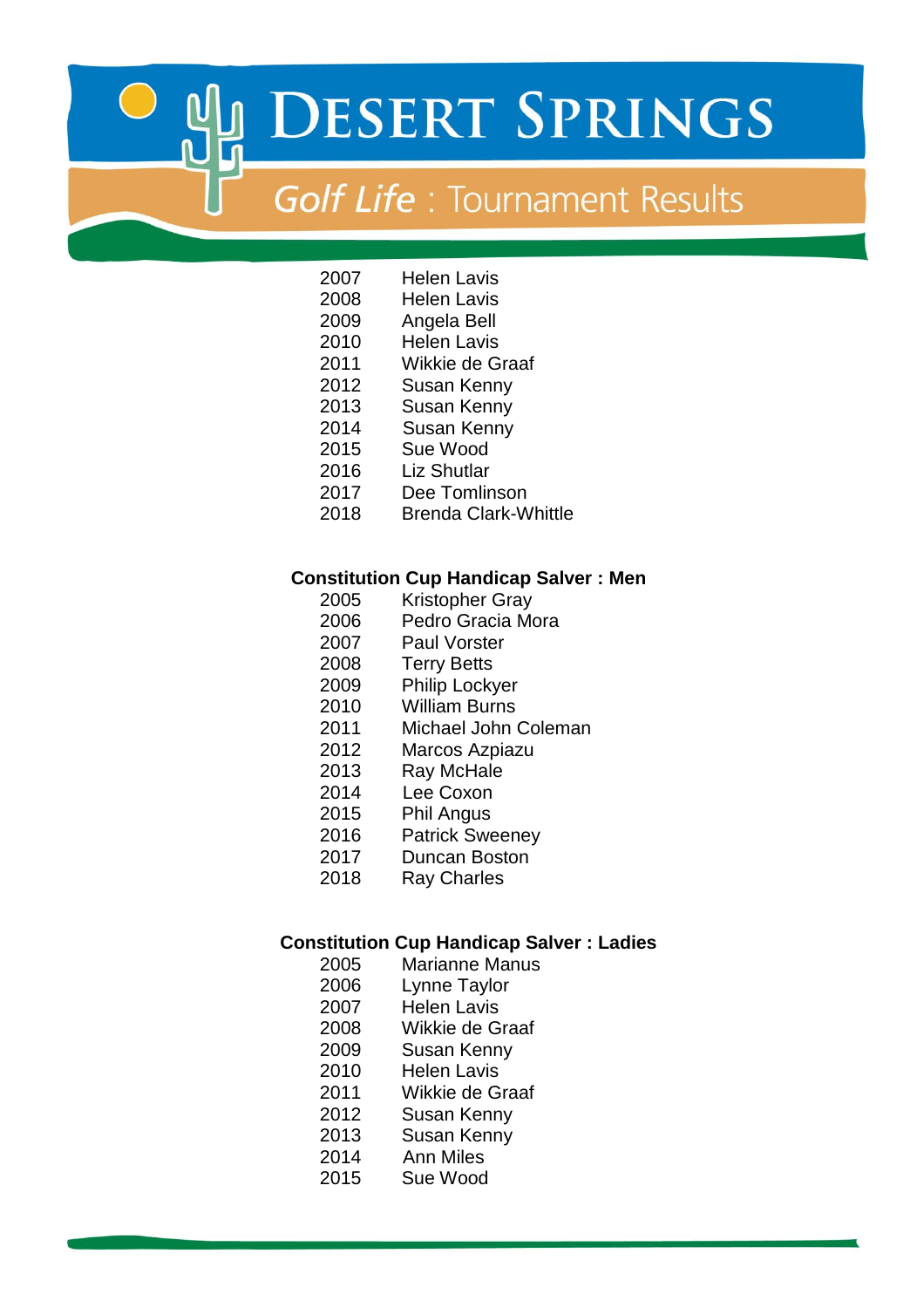# **Golf Life: Tournament Results**

- Liz Shutlar
- Dee Tomlinson
- Brenda Clark-Whittle

### **Desert Classic**

- John McPhie James Patterson
- Hugh Mullins
- Hugh Mullins
- Mike Thorpe
- John Rosenthal
- Philip Lockyer
- Tony Kelly
- Freddie Beames
- Sue Wood
- Richard Fuller
- 2014 Alan Hewitt
- Phil Miles
- Duncan Boston
- Mike Thorpe
- Elaine Gray

### **Autumn Trophy**

- Harry Hitchins
- Kristopher Gray
- Brent Clark-Whittle
- Tony Kelly
- Steve Baker
- Alan Patterson
- Marcos Azpiazu
- Paul Taylor
- Mike Thorpe
- 2014 Adrienne Ruiz
- Neil Halliday
- Lee Coxon
- Mike Thorpe
- Martin McLellan

## **Captain's Charity Day**

(F. Beames) Wendy Wooton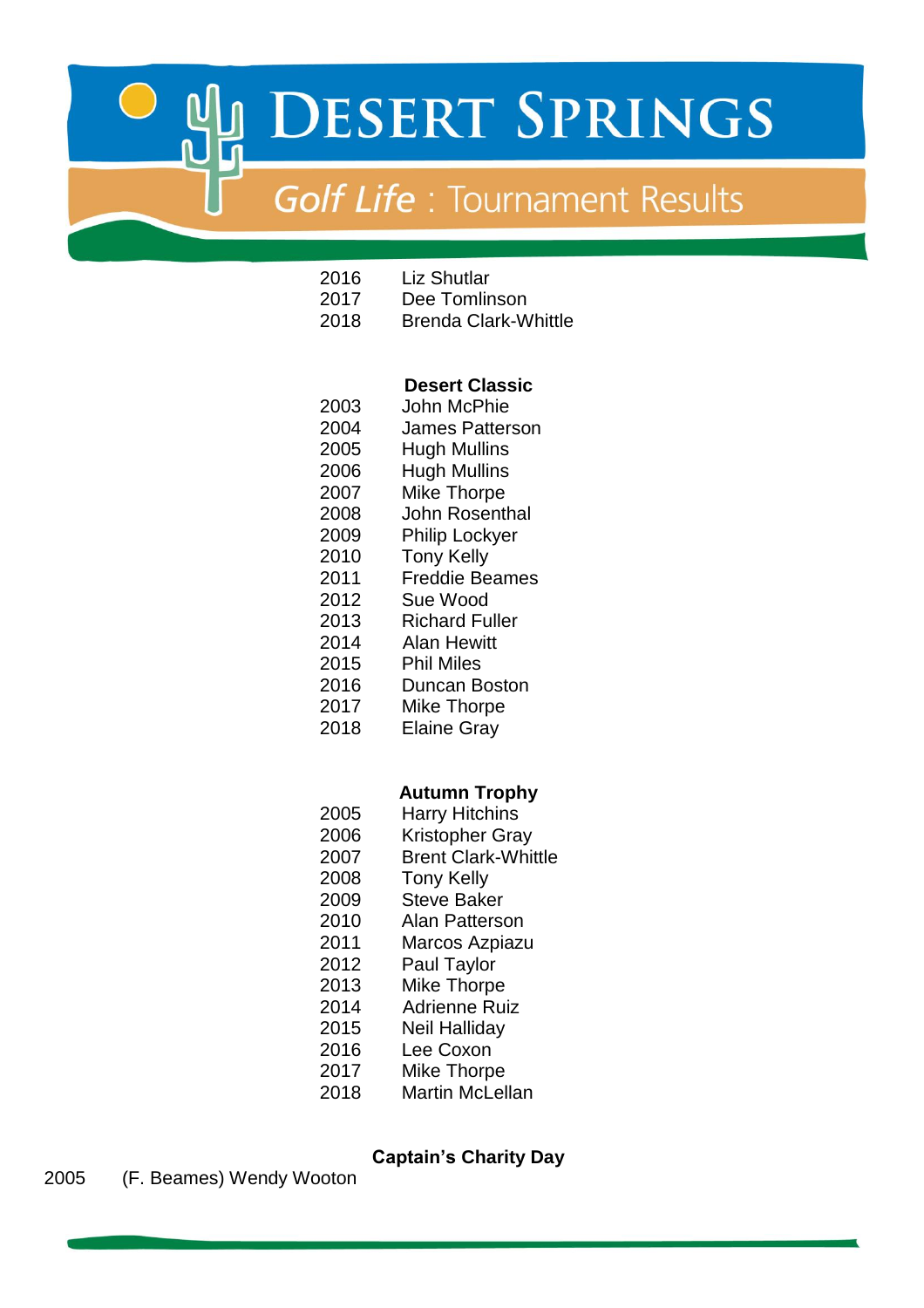# **Golf Life: Tournament Results**

- (P. Craig) Anne Thorpe, Marianne Manus, Patrick Craig and Roger Butters
- (H. Lavis) Sue Wood
- (M. Symington) Ian Woosnam, Martin Poxon, Lucy Betteridge and Sue Hodgkins
- (B. Carver) Brent Clark-Whittle, Brenda Clark-Whittle, Steven Gray and Elaine Gray
- (P. Lockyer) Martin Vanstone, Nicky Vanstone, Brenda Clark-Whittle and Brent Clark-Whittle
- (W. de Graaf) Niall Morrison, Susan Morrison, John Morrison and Yvonne Morrison
- (Sergio Saavedra) Paul Taylor, Daryl Kirby, Freddie Beames and Wikkie de Graaf
- 2013 (Richard Dunphy) Peter Oakley, Rick Hudson, Robert Stillwell and Karen Stillwell
- (David Mathewson) Camillus Muldowney, Cadiman Mangan, Colm Mangan and Marie **Muldowney**
- (Richard Fuller) Phil Webster, Ray Charles, Frank Young, and Dennis Stafford
- (Martin McLellan) Zoe Griffiths, Elizabeth Bielby, Elaine Robinson, and Chris Robinson
- (Chris Cole) Alicia Cook, Graham Cook, Elaine Robinson, and Chris Robinson
- (John Haydon) Rob Stillwell, Karen Stillwell, Ryan Stillwell, and Ben Brower

# **Past Captains Team Challenge**

- 2009 Patrick Craig Team
- Barry Carver Team
- Patrick Craig Team
- 
- Wikkie de Graaf Team
- Freddie Beames Team
- David Matthewson Team
- Freddie Beames Team
- Wikkie De Graaf Team
- Wikkie De Graaf Team

## **Presidents Cup**

- Tony Kelly
- John Rosenthal
- Patrick Carroll
- Tony Kelly
- Hugh Mullins
- Tony Kelly
- Daniel Tochón
- Michael John Neilan
- Wikkie de Graaf
- Pat Dunphy
- Gustavo Penno Taboada
- Richard Dunphy
- 2015 Barbara Wardley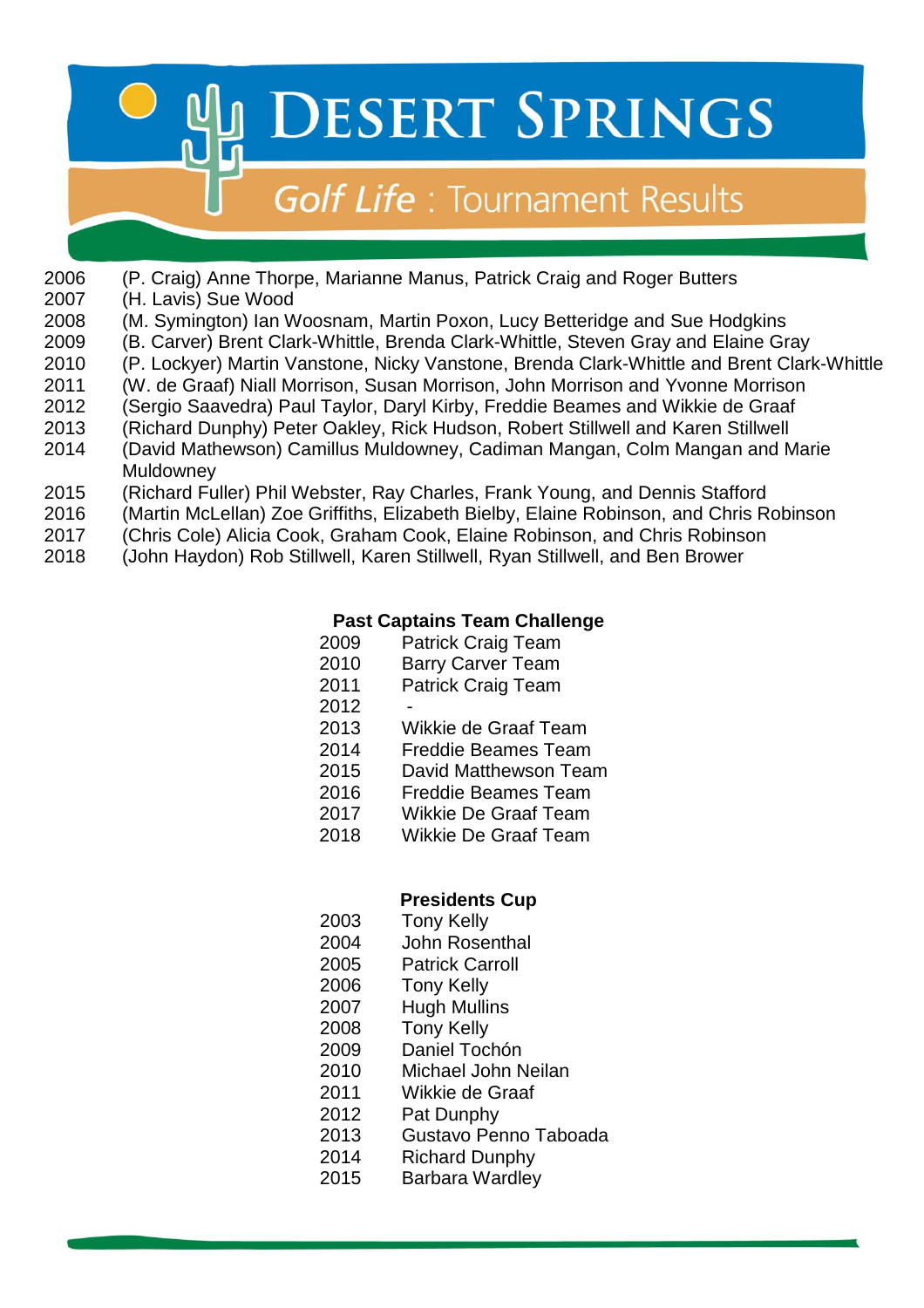# **Golf Life: Tournament Results**

- Martin McLellan
- David Hinton
- Jaki White

### **Christmas Individual Stableford**

- Connor McCauley
- Alan Hewitt Dennis Stafford 2015 Philip Lockyer Stuart Baynham
- Stuart Baynham
- Ray Charles

### **Bradley's Hugs Fun Tournament**

- Kris Gray, Patrick Wood, Hetty Ulijin, Gerry Tompkins
- Brad Vanstone, Kristopher Gray, Kenneth Lee, James Raynor Charles
- Colin Padfield, Sandra Larkin
- 
- Elaine Gray, Stephen Gray, Kristopher Gray, Brent Clark Whittle
- No longer played

### **New Years Eve Mixed Pairs Stableford**

- Philip and Shona Lockyer
- Patrick and Sue Wood
- 2007 Kris Gray and Brenda Clark-Whittle
- Paul and Lynne Taylor
- Kris Gray and Brenda Clark-Whittle
- Freddie Beames and Dennis Stafford
- Michael Wherlock and Roger Butters
- 
- Alan Patterson and Adrienne Ruiz
- Steven and Elaine Gray
- Barry and Jacki White
- Stuart and Josephine Baynham
- Chris Cole and Sue Garrod
- Steve and Elaine Gray